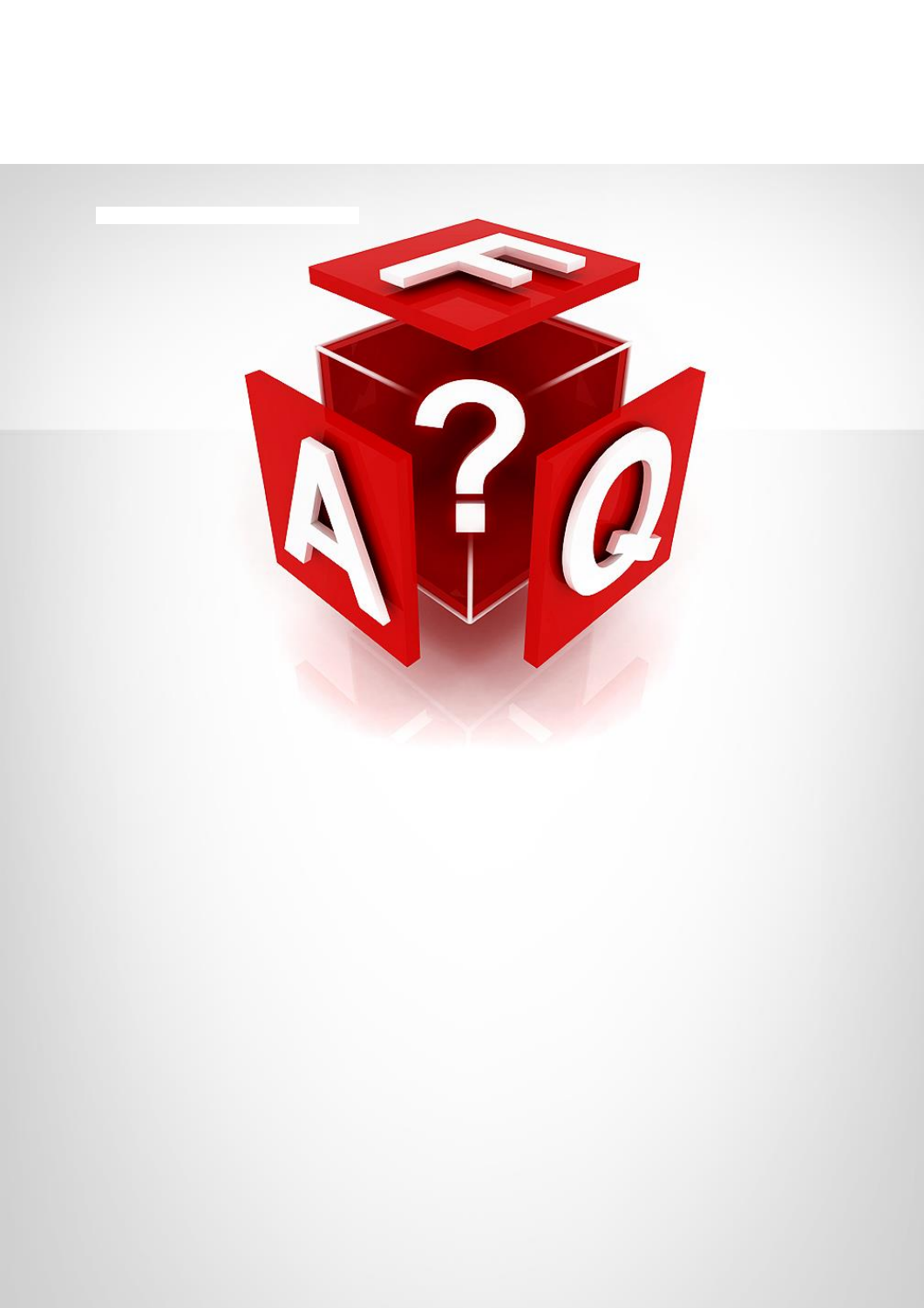Family Bank Limited, 74145 - 00200, Nairobi Kenya, Head Office, Family Bank Towers Muindi Mbingu and Mokta Dadar streets Junction, CBD. Frequently Asked Questions

## T +(254) 703 095 445

- 1. What are "Medium-Term Note Programmes"?
- **Answer:**

Medium-term note ("MTN") Programmes enable companies to offer debt securities on a regular and/or continuous basis. As compared to other forms of debt securities, MTNs tend to have their own type of settlement procedures and marketing methods, which are similar in some respects to those of other bonds offerings. Although medium-Term Notes typically have maturities of between two to five years, they are not required to have medium terms. It is common for companies to issue both short-term and longterm securities under an MTN Programme.

- 2. What is the Family Bank Medium-Term Note Programmes?
- **Answer:** Family Bank Limited has gotten approvals from the Regulators to issue a Subordinated Multicurrency Medium Term Note Programme of up to Kes 8,000,000,000 or the equivalent in other currencies at the date of issue. The first tranche issue size consists of up to KES 3,000,000,000 Green Shoe Option Up to KES 1,000,000,000
- 3. What is the minimum amount to invest?
- **Answer:** Kes 100,000 with additional multiples of Kes 100,000
- 4. Why is the Bank issuing the MTN?

 **Answer:** The purpose of raising funds is to facilitate expansion of the branch network and alternative business channels, investment into ICT software and infrastructure upgrade, business growth including on-lending activities, strengthening the total capital base and part of regional market entry financing

- 5. What is the tenor?
- **Answer:** 5.5 years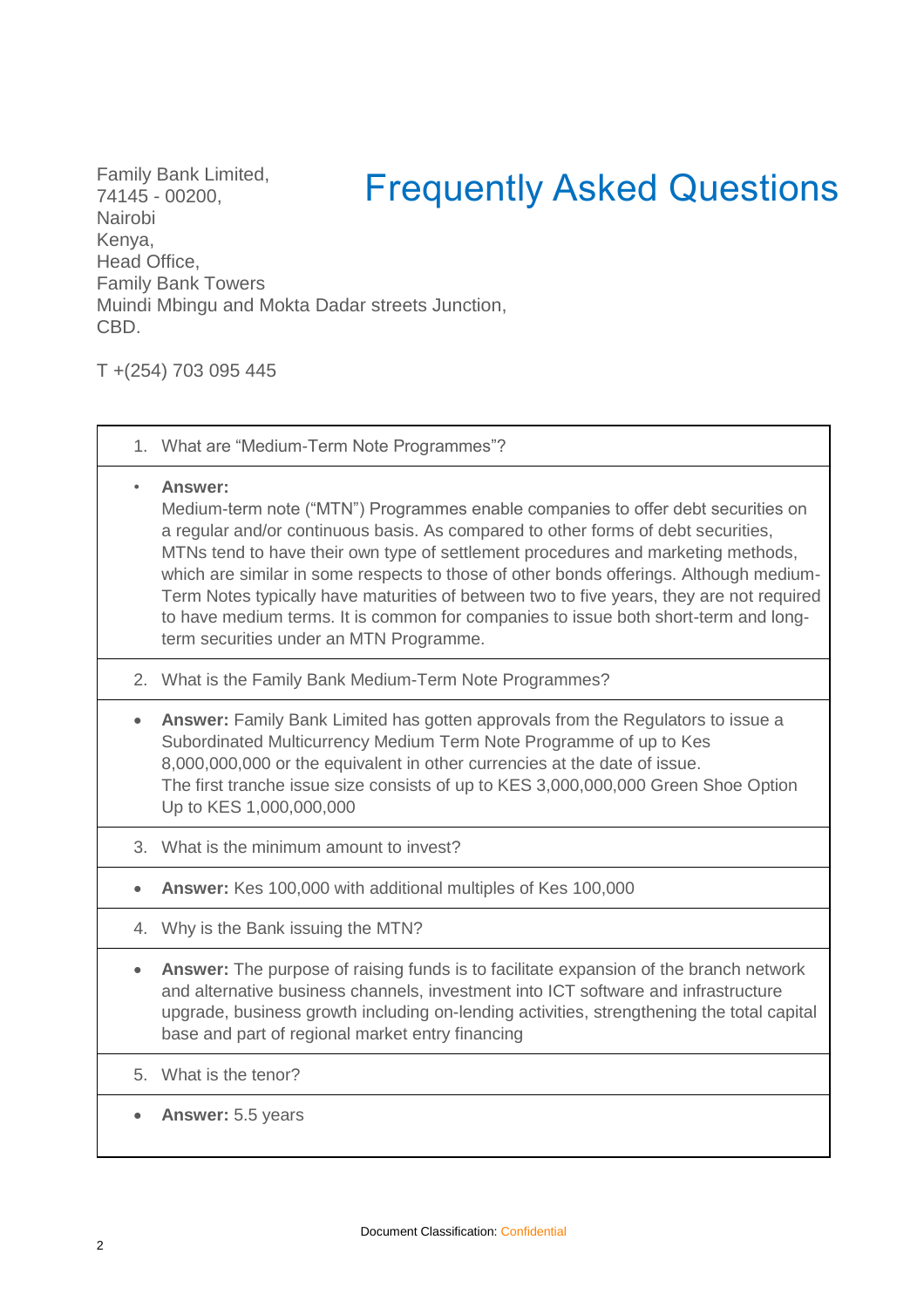|    | 6. What is the issue price and Coupon rate?                                                                                                                                                                    |
|----|----------------------------------------------------------------------------------------------------------------------------------------------------------------------------------------------------------------|
|    | Answer:<br><b>Issue Price</b><br>i) Fixed Rate Notes: - 100% of the Aggregate Nominal Amount<br>(ii) Floating Rate Notes: - 100% of the Aggregate Nominal Amount<br><b>Coupon Rate</b>                         |
|    | i) Fixed Rate Notes: - 13.0% per annum payable semi-annually<br>(ii) Floating Rate Notes: - 182-day T bill + 250bps payable semi-annually                                                                      |
|    | 7. When does the offer open, close and settlement date?                                                                                                                                                        |
|    | Answer:<br>Opens on 08th June 2021<br>Closes on 22nd June 2021<br>Settlement on 24th June 2021                                                                                                                 |
|    | 6. What are rate caps/ rate floors/ upside potential?                                                                                                                                                          |
|    | Answer:<br>i. Fixed Rate Notes:<br>• 5.5 year notes: None.<br>ii. Floating Rate Notes:<br>• 5.5 year notes: Coupon Cap rate - 13.25%, Coupon Floor rate - 12.5%.                                               |
|    | 7. What are the interest payment dates?                                                                                                                                                                        |
|    | Answer:<br>23 - Dec - 21<br>23 - Jun - 22<br>22 - Dec - 22<br>22 - Jun - 23<br>21 - Dec - 23<br>$20 - Jun - 24$<br>$19 - Dec - 24$<br>$19 - Jun - 25$<br>$18 - Dec - 25$<br>$18 - Jun - 26$<br>$17 - Dec - 26$ |
| 8. | Will the MTN be listed?                                                                                                                                                                                        |
|    | <b>Answer:</b><br>The Notes, if denominated in Kenya Shillings, will be listed on the Fixed Income                                                                                                             |

I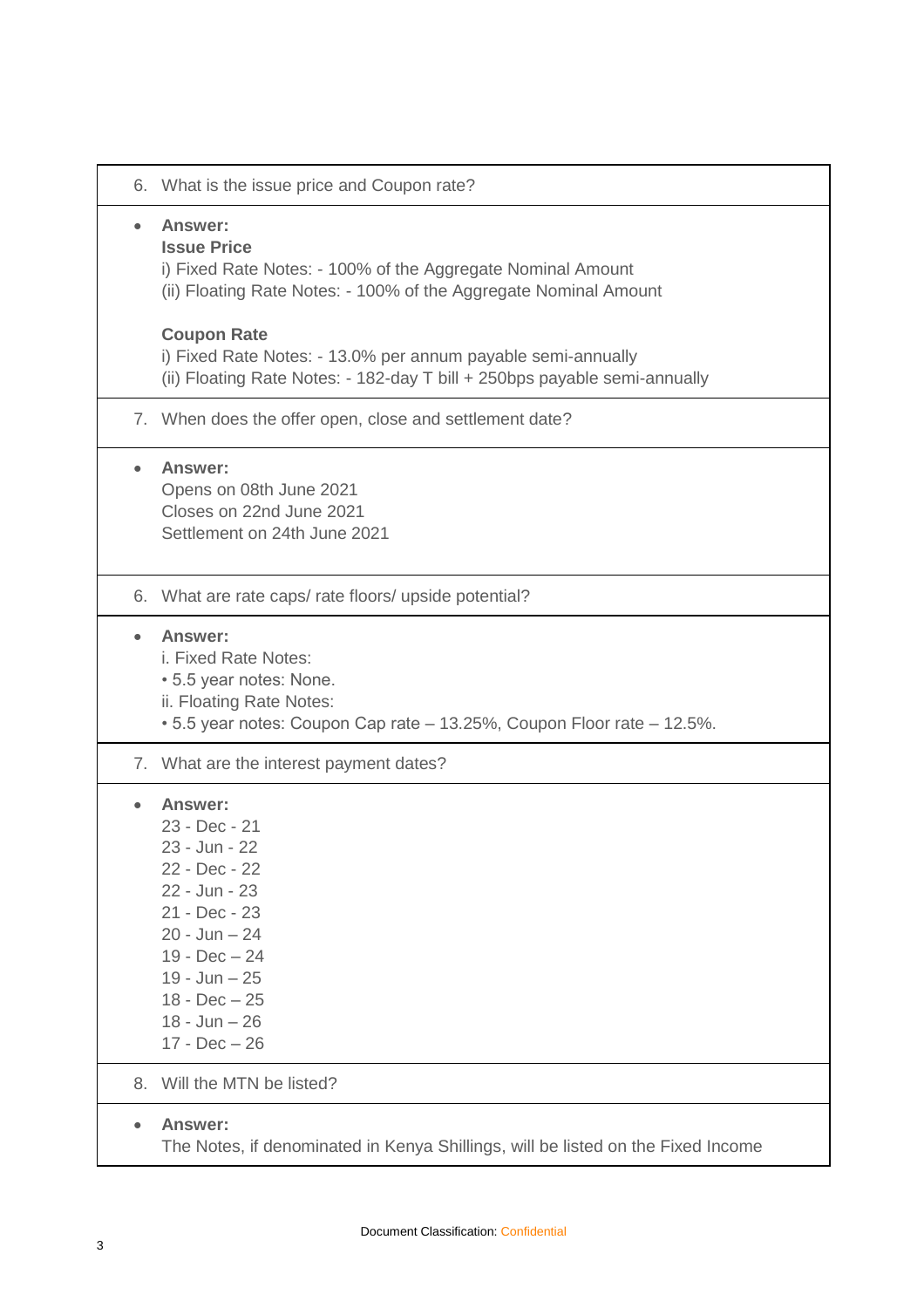Securities Market Segment of the Nairobi Securities Exchange. As specified in the relevant Pricing Supplement, a series of the Notes may be unlisted. The listing will be on 25<sup>th</sup> June 2021

- 9. Who are the parties involved in arranging for the MTN?
- **Answer:**

**Mandated Lead Arrangers and Placing Agents**: NCBA Investment Bank Limited and Genghis Capital Limited

**Issue & Payment Agent-Calculation Agent & Registrar:** Family Bank Limited **Legal Counsel:** Mboya Wango ng'u & Wa iyaki Advocates **Reporting Accountants:** PricewaterhouseCoopers LLP **Note Trustees:** MTC Trust and Corporate Services Limited **Media and Public Relations Advisors:** Tim-sky Media Services Limited **Receiving Bank**: Family Bank Limited

10. Who is eligible?

- **Answer:** The general public
- 11. What is the process of application?
- **Answer:** Investors can visit FBL branches, NCBA Investment Bank or Genghis Capital Ltd.
- 12. What documents are required?
- **Answer:** KRA PIN, ID and your CDSC account number
- 13. Can the bondholder get their money back before the maturity date?
- **Answer:** Yes. Since the notes will be listed at NSE, they can be traded.
- 14. Can I obtain physical certificates for my MTN investment?
- **Answer:** No. The MTN will be issued in a dematerialized form. As such there will be no physical Note Certificate.
- 15. Is the interest from the MTN taxed?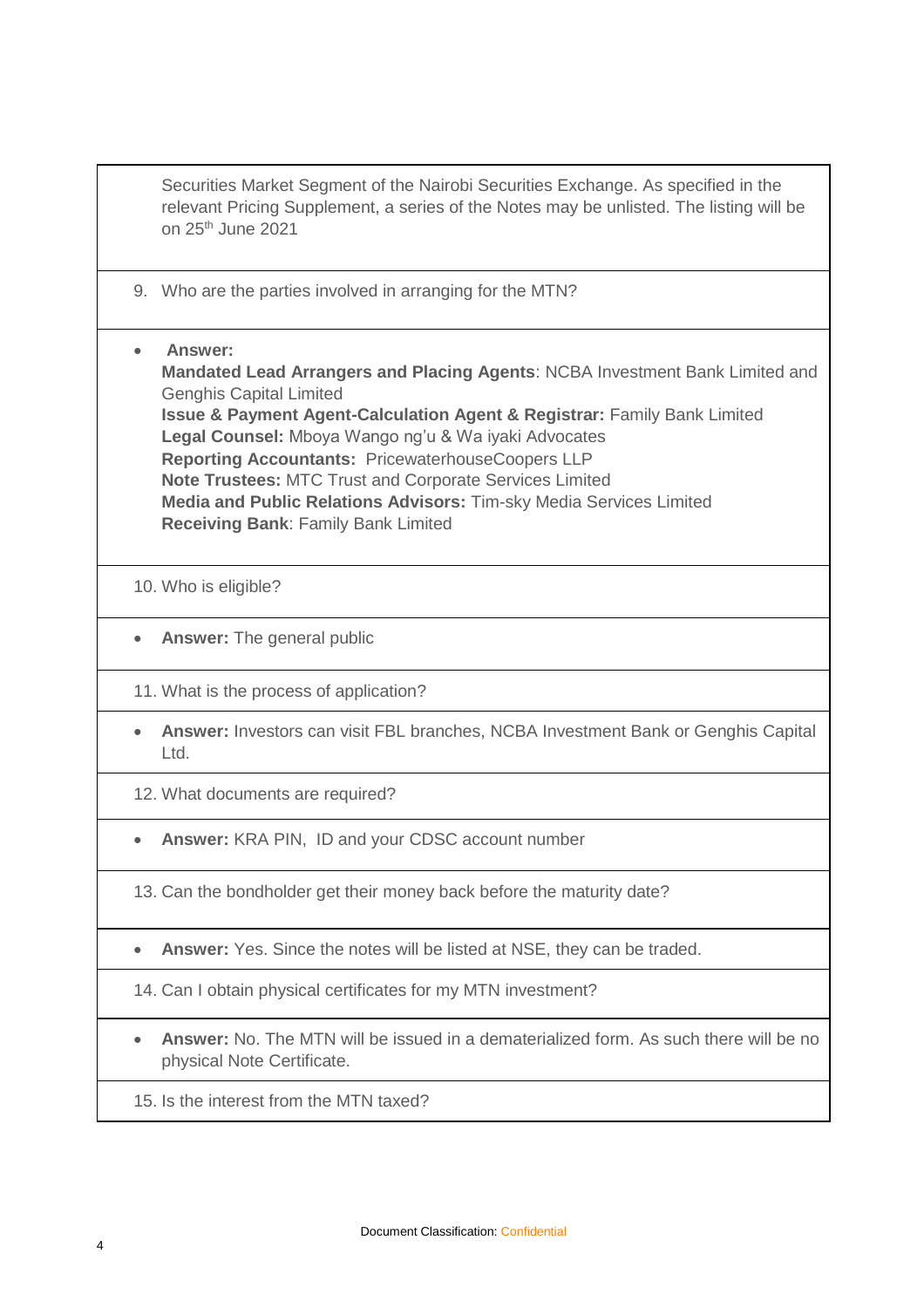- **Answer:** Yes. The interest will attract 15% withholding tax. For tax exempt investors, kindly ensure they attach their tax exemption certificate.
- 16. Should the source of funds be disclosed during application?
- . **Answer:** Yes. To ensure we are in compliance with the AML regulations, full disclosure on the source of funds is highly emphasized. For non-customers, we highly encourage transfers instead of cash.
- 17. Is the investment opportunity available for to the diaspora customers?
- . **Answer:** Yes. Interested diaspora customers will be provided with the serialised forms (scanned). This will be coordinated by the Diaspora team at Head office.

18. Will customers need to open CDSC accounts with Family Bank?

- . **Answer:** No. Investors with CDSC accounts will not need to open another one. If an investor does not have a CDSC account, they will have to fill the CDSC account application form and provide ID and KRA pin.
- 19. Can investors invest in USD or other foreign currency?
- . **Answer:** No. We have an 8 billion multicurrency MTN approval. However, the first tranche of Kes 4 billion is local currency (i.e. Kes) only. Therefore, we are only accepting Kes.
- 20. What does redemption at par mean?
- **Answer:** Redemption at means investors will receive the same amount invested at maturity. However, they will receive Interest twice every year.
- 21. What is the difference between fixed and floating rate?
- **Answer:** Fixed rate means investor will have their interest calculated based on the provided 13% for the entire MTN period. Floating rate is variable and is based on the 182 day TBill plus 250 basis points (2.5%). However floating rate has a ceiling and floor rates of 13.25% and 12.5%
- 22. What does green shoe option mean?
- **Answer:** A green shoe option is an over-allotment option. This gives the bank an allowance to accept additional subscriptions of upto Kes 1,000,000,000 above the targeted Kes 3,000,000,000.
- 23. Can FBL staff and their families invest in the MTN?